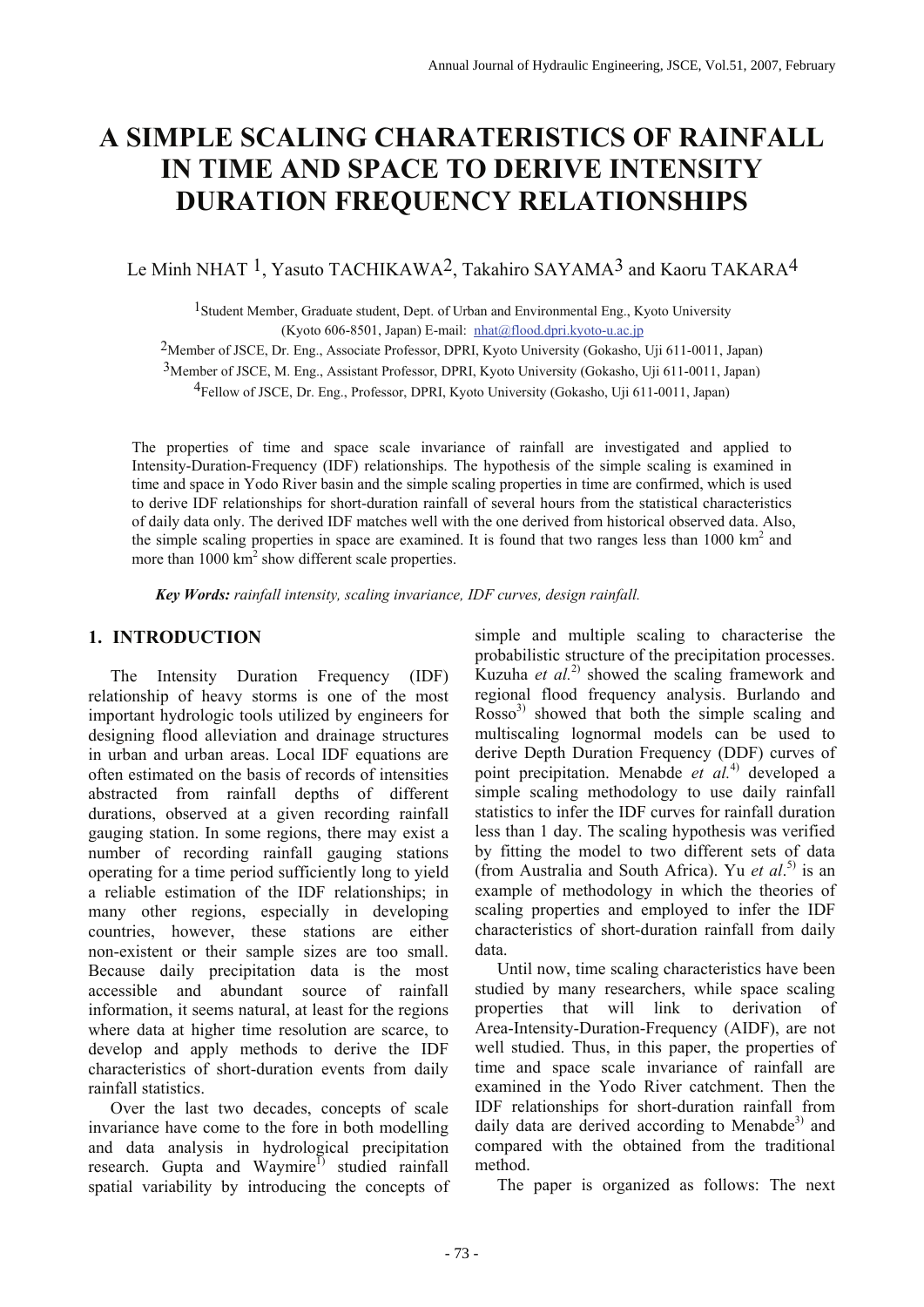section presents the theoretical background as related to the time and space scale invariance properties of short-duration rainfall. In section 3, these properties are verified for data observed at rainfall gauging stations located in the Yodo River catchment in Japan. The IDF relationship, derived from daily rainfall data, then compared to the traditional estimated curve in section 4 and conclusions are given in the last section.

# **2. SIMPLE SCALING CHARATERISTICS OF RAINFALL IN TIME AND SPACE**

In this section, a general theoretical framework for the simple scaling is introduced. The scaling or scale-invariant models enable us to transform data from one temporal or spatial model to another one, and thus, help to overcome the difficulty of inadequate data. A natural process fulfills the simple scaling property if the underlying probability distribution of some physical measurements at one scale is identical to the distribution at another scale, multiplied by a factor that is a power function of the ratio of the two scales. The basic theoretical development of scaling has been investigated by many authors including Gupta and Waymire<sup>1)</sup> and Kuzuha *et al.*2)

Let  $X(t)$  and  $X(\lambda t)$  denote measurements at two distinct time or spatial scales  $t$  and  $\lambda t$ , respectively. Definition of scaling of the probability of the *X*(*t*) is

*dist*

$$
X(t) = \lambda^{-H} X(\lambda t)
$$
 (1)

The equality " $=$  " refers to identical probability distributions in both side of the equations,  $\lambda$ denotes a scale factor and *H* is a scaling exponent. Gupta and Waymire<sup>1)</sup> introduced the notions of strict and wide sense simple scaling. The strict sense simple scaling in Eq.(1) implies that  $X(t)^q$  and  $(\lambda^{-H} X (\lambda t))^q$  have the same probability distribution. The wide sense simple scaling is expressed as they have the same moments, i.e.

$$
E[X(t)^q] = \lambda^{-Hq} E[X(\lambda t)^q]
$$
 (2)

The scaling exponent, *Hq* can be estimated from the slope of linear regression relationship between the  $\log$  transformed values of moment,  $\log E|X(\lambda t)^{q}|$ and scale parameters  $\log \lambda$  for various order of moment *q*. This is definition of a "wide sense" simple scaling<sup>1)</sup>. A "wide sense" simple scaling with *t*=1 and  $\lambda t = \lambda$ , is given by

$$
E[X(1)^q] = \lambda^{-Hq} E[X(\lambda)^q]
$$
 (3)

If the scaling exponent *H* is not constant and changes probabilistically, Eq.(3) are described as

$$
E[X(1)^{q}] = \lambda^{-K(q)} E[X(\lambda)^{q}] \tag{4}
$$

where  $K(q)$  is a function of the moment order. The procedure to test the suitability of scale invariant model to describe the rainfall process is briefly described in **Fig.1**. The moments  $E[X(\lambda t)^q]$  are plotted on the logarithmic chart versus the scale  $\lambda$ for different moments' order *q*. The slope  $K(q)$  is plotted on the linear chart versus the moment order *q*. If the resulting graph is a straight line, the field is simple scaling, while in other cases, the multi-scaling approach has to be considered<sup>1)</sup>.



**Fig.1** Simple and multiscaling in term of statistical moments. First step, moments of different orders q are plotted as function of scale in a log-log plot. From the slope, values of the function  $K(q)$  are obtained. If  $K(q)$  is linear, the process is simple scaling. If  $K(q)$  is non-linear, the process is multiscaling.

#### **(1) Time scaling of rainfall intensity**

Let the random variable *I*(*d*) the maximum annual value of local rainfall intensity over a duration *d*. It is defined as:

$$
I(d) = \max_{0 \le t \le 1} \left[ \frac{1}{d} \int_{t-d/2}^{t+d/2} X(\xi) d\xi \right]
$$
 (5)

where  $X(\xi)$  is a time continuous stochastic process representing rainfall intensity and *d* is duration. It is supposed that *I*(*d*) represents the Annual Maximum Rainfall Intensity (AMRI) of duration *d*, defined by the maximum value of moving average of width *d*  of the continuous rainfall process. Here, some concepts are introduced about scaling of the probability distribution of random functions. A generic random function  $I(d)$  is denoted by simple scaling properties if it obeys the following:

$$
I(d) = \left(\frac{D}{d}\right)^{-H_d} I(D) \tag{6}
$$

*D* is a aggregated time duration, i.e.: 2, 3, ..., 24 hours.

Defining the scaling ratio is  $\lambda_d = \frac{D}{d}$  $I(d) = \lambda_d^{-H_d} I(\lambda_d d)$  (7)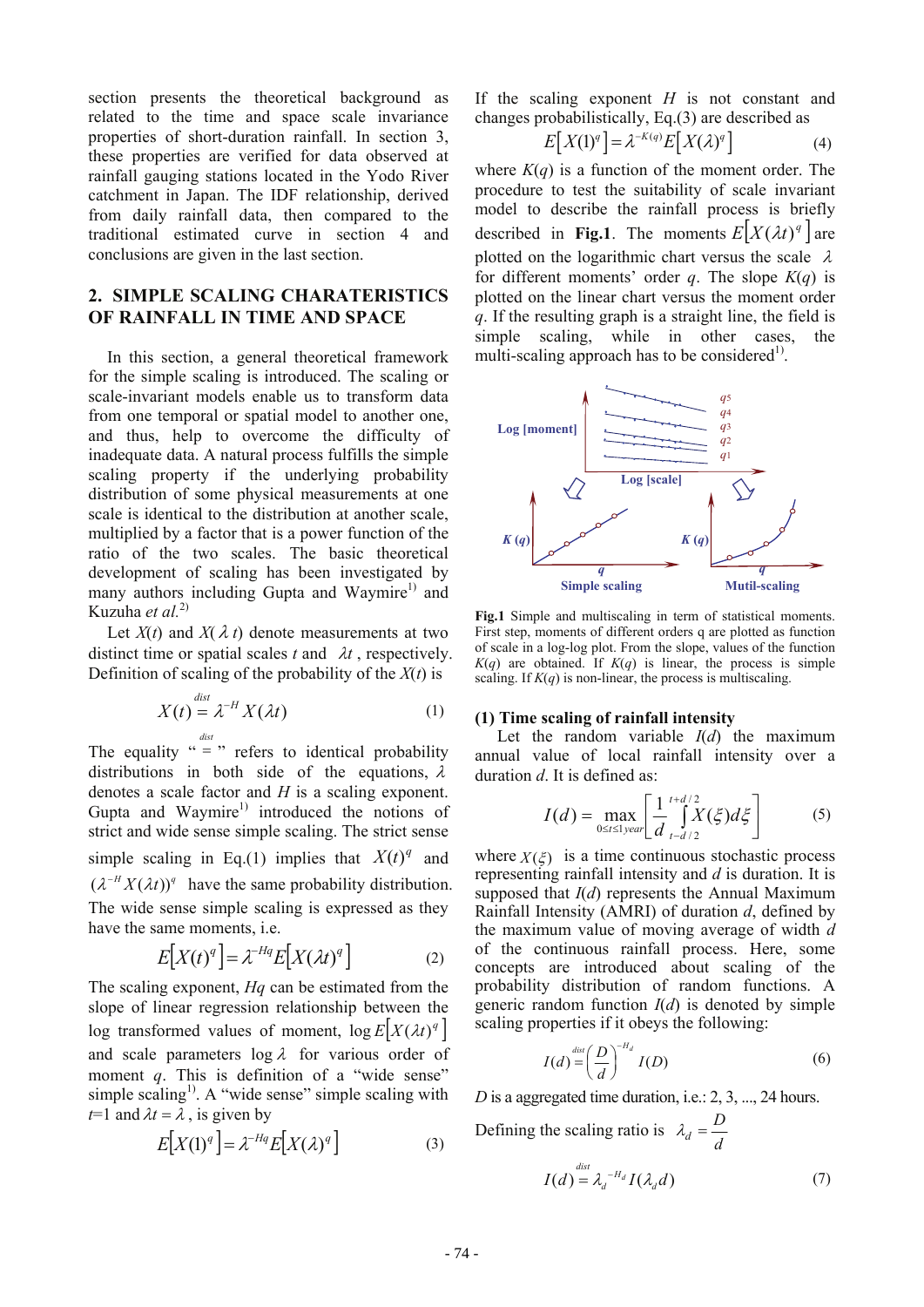The Eq.(7) is rewritten in terms of the moments of order *q* about the origin, denoted by  $E[I(d)]^q$ . The resulting expression is:

$$
E[I(d)^{q}] = \lambda_d^{-H_d q} E[I(\lambda_d d)^{q}] \qquad (8)
$$

If one assumes the wide sense simple scaling exists, the distribution of IDF for short-duration of rainfall intensity can be derived from daily rainfall.

#### **(2) Space scaling of rainfall intensity**

Let consider a continuous precipitation process *I*(*d,a*) which represents the maximum annual value of average rainfall intensity over a duration *d*, and an area *a*. It is defined as

$$
I(d,a) = \max_{0 \le t \le 1} \left[ \frac{1}{da} \int_{t-d/2}^{t+d/2} \int_{a} X(\xi, \omega) d\omega d\xi \right]
$$
(9)

where  $X(\xi, \omega)$  is a time-space continuous stochastic process representing rainfall intensity.

Since the probability of extreme events is usually examined, the maximum annual rainfall intensity can be defined as the maximum value of a moving average (with area span) in a given year. The concepts are introduced about scaling of the probability distribution of random functions. A generic random function *I*(*d,a*),with fixed duration *d*, is denoted by the simple scaling properties of space if it obeys the following relationship:

$$
I(d,a) = \left(\frac{A}{a}\right)^{-H_a} I(d,A)
$$
 (10)

Defining the space scaling ratio is  $\lambda_a = \frac{A}{a}$ 

$$
I(d,a) = \lambda_a^{-H_a} I(d,\lambda_a)
$$
 (11)

This also implies that the moments of any order are scale-invariance. The resulting expression is

$$
E[I(d,a)^{q}] = \lambda_{a}^{-H_{a}q} E[I(d,\lambda_{a}a)^{q}] \qquad (12)
$$

where *q* denotes the order of the moment. If one assumes the wide sense simple scaling exists, the AIDF curves can be derived by developing a general framework based on the estimation of a common scaling exponent for any frequency level. This approach is used to derive the distribution of the AIDF where data for the spatial scale of interest does not exist.

# **3. SCALE INVARIANCE PROPERTIES OF RAINFALL IN TIME AND SPACE IN YODO RIVER CATCHMENT, JAPAN**

The scaling properties of rainfall data was investigated by computing the moment for each duration and area and then by examining the log-log

plots of the moments against their duration and area. **Fig.2** and **Fig.3** illustrate the relationships between moments versus duration (time) and area (space) and a plot of the scaling exponents versus the order of moments for the Yodo River catchment.

In order to examine the time scale invariance of rainfall in the Yodo River catchment, the four stations Hikone, Hirakata, Ieno and Kamo were selected from Yodo River catchment. The record lengths are 21 years and ranged from 1982 to 2002. The analysis was performed on annual maximum rainfall series for storm durations from 1 hour to 24 hours, with  $\lambda_d = 1$ , 2...24. **Fig.2a**) shows the relationships between the log-transformed values of moment of various orders against values duration at the Hikone station, the slopes of linear regression define the scaling exponents  $H_d$ . **Fig.2b**) shows the scaling exponent decreases with the order of moment and a linear relationship exists between scaling exponents and orders of moment, which implies that the property of wide sense simple scaling of rainfall intensity exists in this station.

In **Table 1**, the results of the scaling exponent factor  $H_d$  of the four stations in the Yodo River catchment are shown with the high coefficients of determination for each station ranging from 0.98 to 1. The result indicates a strong validity of the simple scaling property of the extreme rainfall in time series.



**Fig.2** The time scale invariance at the Hikone station, the Yodo catchment, Japan **a)** Relationship between moment of order *q* and duration (hour) **b)** Relationship between *K*(*q*) and the sample moment order *q.*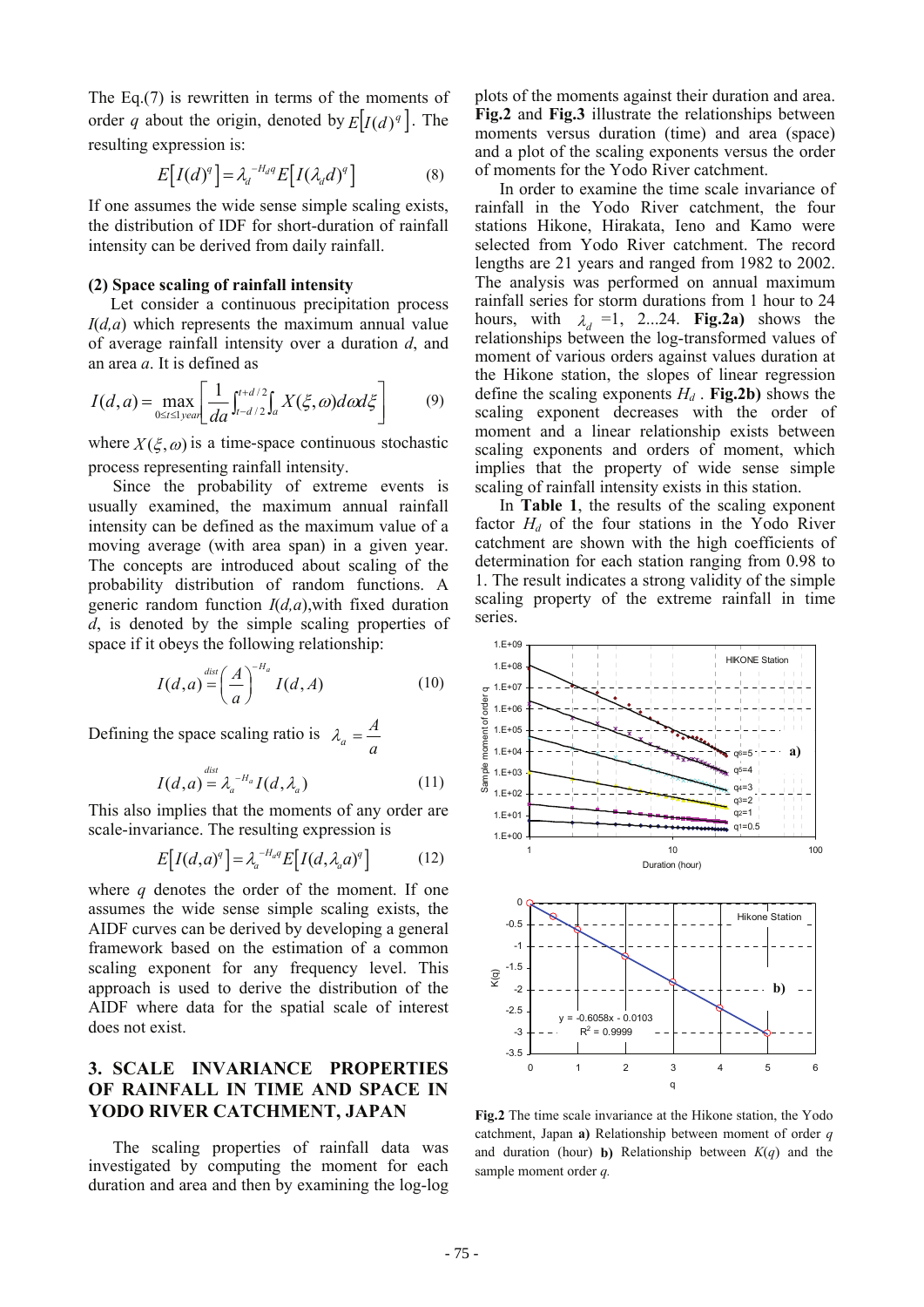

**Fig.3** The space scale invariance at the Yodo River catchment for 6 hours. **a)** Relationship between moment of order *q* and area *A* (km<sup>2</sup>). **b**) Relationship between  $K(q)$  and the sample moment order *q*.

**Table 1**. The scaling exponent factor of the four stations in the Yodo River catchment

| Name of<br>the station | No of<br>years<br>record | Scaling<br>exponent<br>$H_d$ | $R^2$ |
|------------------------|--------------------------|------------------------------|-------|
| <b>Hikone</b>          | 21                       | $-0.605$                     | 0.99  |
| <b>Hirakata</b>        | 16                       | $-0.678$                     | 1.00  |
| Ieno                   | 14                       | $-0.681$                     | 0.99  |
| Kamo                   | 21                       | $-0.693$                     | 1.00  |

To examine the space scaling invariance, at first hourly data from 1982 to 2002 with 1.5 x 1.5 km spatial resolution, which is generated by AMeDAS rain gauge data and covers the Yodo River basin are arranged. To obtain spatial mean rainfall intensity the Otorii station is put at the center of the area, and the area is expanded in the form of circle with increased radius by 0.5 km.

The data used for examined spatial scaling factor are annual maximum rainfall series for the area from 2.25 km<sup>2</sup> to 5150.25 km<sup>2</sup>, with  $\lambda_a = 1, 5...2289$  and fixed duration *d*. In **Fig.3** a difference of the degree of steepness in the slopes for the area  $(2.25 \text{ km}^2)$ 1000  $\text{km}^2$ ) and larger area (1000  $\text{km}^2$  to 5000  $\text{km}^2$ ) area is found, which indicates that two different scaling space regimes exist for rainfall space scaling. A steeper slope is found in the smaller area compared to the lager area. The plots indicate that the relationships between moments and areas are linear having two different slopes with a breaking point at 1000 km<sup>2</sup>. This property suggests an existence of the two different regimes with a transition in storm dynamics from high variability convective storms with less than  $1000 \text{ km}^2$  to frontal storms in an area larger than  $1000 \text{ km}^2$ .

# **4. DERIVATION OF IDF FOR SHORT DURATION**

All forms of the generalized IDF relationships assume that rainfall depth or intensity is inversely related to the duration of a storm raised to a power, or scale factor<sup>6)</sup>. There are several commonly used functions found in the literature of hydrology applications7),8),9),10). Koutsoyiannis *et al.*11) have modified the IDF relationship for a given return period as particular cases, using the following general empirical formula

$$
i = \frac{w}{(d + \theta)^{\eta}}
$$
 (13)

where *i* denotes the rainfall intensity for duration *d*  and *w*,  $\theta$  and  $\eta$  represent non-negative coefficients. In fact, these arguments justify the formulation of the following general model for the IDF relationships:

$$
i = \frac{a(T)}{b(d)}\tag{14}
$$

In Equation (14),  $b(d) = (d + \theta)^{\eta}$  with  $\theta > 0$  and  $0 \le \eta \le 1$ , whereas  $a(T)$  is completely defined by the probability distribution function of the maximum rainfall intensity. The form of Equation (14) is consistent with most IDF empirical equations estimated for many locations<sup>12)</sup>: For example Nhat *et al.*13) established the IDF curves for precipitation in the monsoon area of Vietnam.

The random variable rainfall intensity *I*(*d*) for duration *d,* has a cumulative probability distribution CDF, which is given by

$$
Pr(I(d) \le i) = F_d(i) = 1 - \frac{1}{T(i)} \tag{15}
$$

According to the scaling theory by Menabde *et al.* <sup>4</sup>, the scaling property in a strict sense can be written explicitly using the CDF: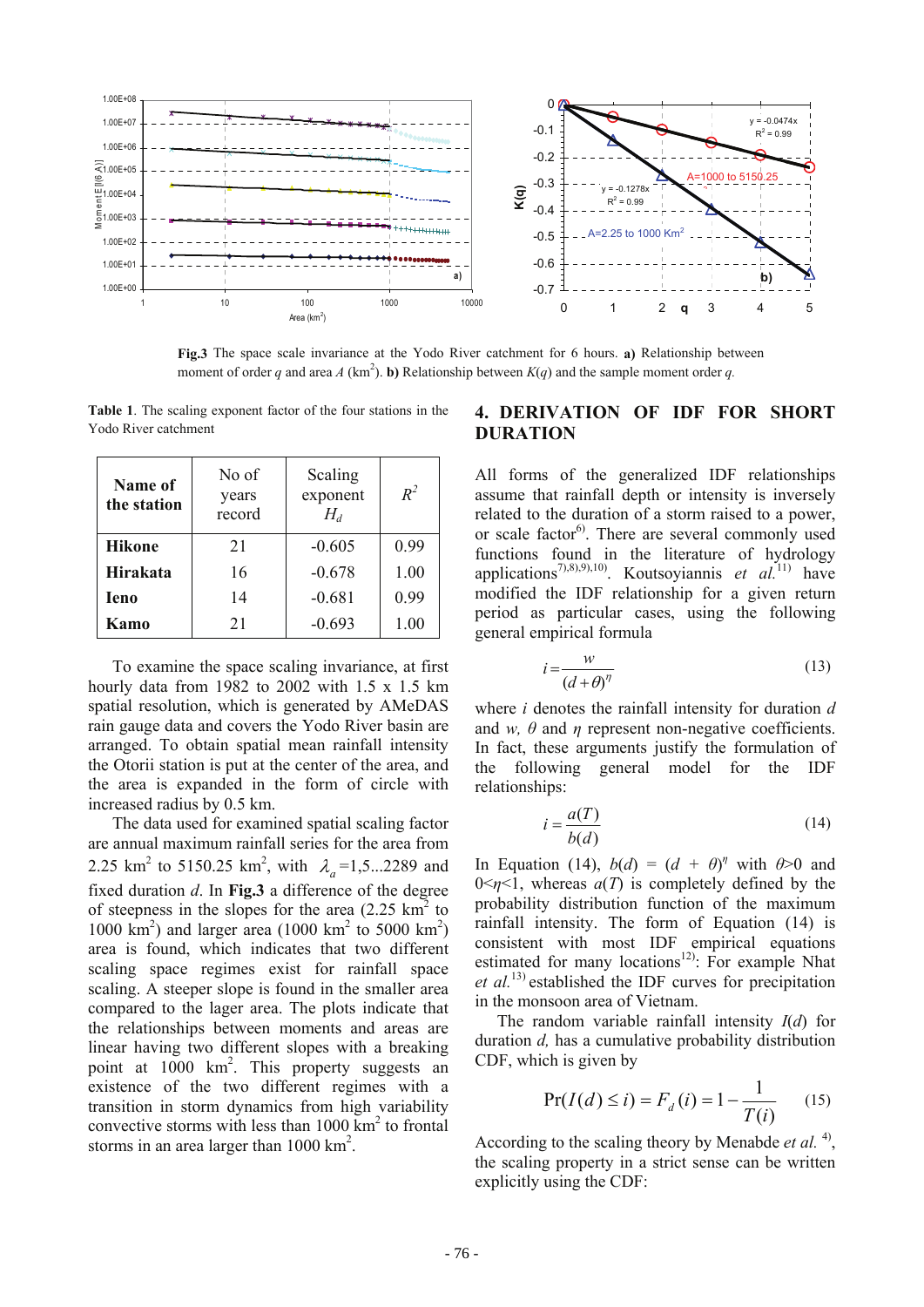$$
F_d(i) = F_{\lambda_d d} \left[ \lambda_d^{-H_d} i \right] \tag{16}
$$

For many parametric forms, left hand side of Equation (16) may be expressed in terms of standard variant, as in

$$
F_d(i) = F\left[\frac{i - \mu_d}{\sigma_d}\right] \tag{17}
$$

where *F*(.) is a function independent of *d*. Under this form, it can be deduced from Equation (16) that

$$
\mu_d = \lambda_d^{-H_d} \mu_{\lambda_d d} \tag{18}
$$
\n
$$
\sigma_d = \lambda_d^{-H_d} \sigma_{\lambda_d d} \tag{19}
$$

Substituting Equations (17), (18) and (19) into Equation (15) and investing with respect to *i*, one obtains:

*d*

$$
i_{d,T} = \frac{\mu_{\lambda_d d} (\lambda_d d)^{-H_d} + \sigma_{\lambda_d d} (\lambda_d d)^{-H_d} F^{-1} (1 - 1/T)}{d^{-H_d}}
$$
(20)

By equaling Equation (20) to the general model for IDF relationship, given by Equation (13), it is easy to verify that

$$
\eta = -H_d \tag{21}
$$

$$
\theta = 0 \tag{22}
$$

$$
b(d) = d^{\eta} \tag{23}
$$

$$
a(T) = \mu_{\lambda_d d} (\lambda_d d)^{-H_d} + \sigma_{\lambda_d d} (\lambda_d d)^{-H_d} F^{-1} (1 - 1/T) \tag{24}
$$

$$
i_{d,T} = \frac{\mu + \sigma F^{-1}(1 - 1/T)}{d^{\eta}}
$$
 (25)

where  $\mu = \mu_{\lambda_d d} (\lambda_d d)^{-H_d}$  $\mu = \mu_{\lambda_d d} (\lambda_d d)^{-H_d}$  and  $\sigma = \sigma_{\lambda_d d} (\lambda_d d)^{-H_d}$  $\sigma = \sigma_{\lambda_d d} (\lambda_d d)^{-H_d}$  are constants. It is worthwhile to note that the simple scaling hypothesis leads to the equality between the scale factor and the exponent in the expression relating rainfall intensity and duration.

Application of the simple scaling model for rainfall intensities at the Hikone station, the scale factor can be estimated  $H_d = -0.6058$ . The IDF relationship for a short duration rainfall can be deduced from daily data by Equation (25) with the estimates of  $\mu_D$  and  $\sigma_D$  with *D*=24h. From 24-hour data collected at the Hikone recording station, the sample of 21 years of 24 hours annual maximum rainfall intensity yields, which can be estimated  $\mu_{D=24} = 4.615$  and  $\sigma_{D=24} = 2.604$ .

Back with these estimates and the Gumbel inverse function, the deduced IDF relationship for the location of Hikone may be written as Equation (25) with  $\mu = \lambda^{\eta} \mu_{24} = 31.56$  and  $\sigma = \lambda^{\eta} \sigma_{24} = 17.81$ then

$$
i = \frac{31.56 - 17.81 \ln(-\ln(1 - 1/T))}{d^{0.605}}
$$
 (26)

The rainfall Intensity Duration Frequency curves

for the Hikone station can be reconstructed by scaling methods with Equation (26)*.* **Figure 4** shows well matching of the IDF relationships calculated by Equation (26) and plots obtained by the historical data as the return periods from 5 to 100 years. The scale factor  $H_d$  along with the parameters  $\sigma$ and  $\mu$ , may be interpreted as regional climatic characteristics.



**Fig.4** The Rainfall Intensity Frequency Curves at the Hikone station, the Yodo Catchments, Japan by the scaling method.